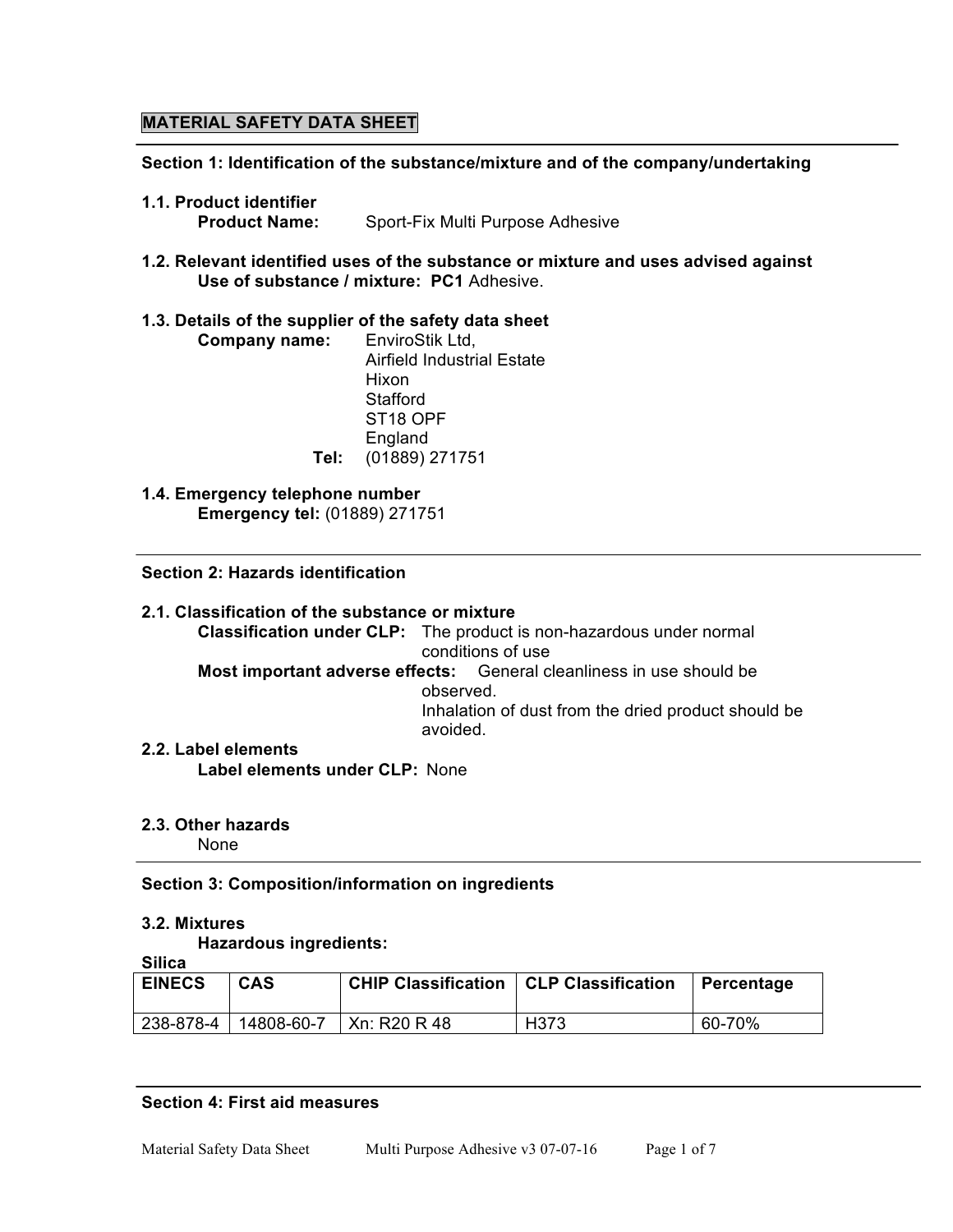# **4.1. Description of first aid measures**

| <b>Skin Contact:</b> Remove all surplus material with a cloth and wash area with |                                                                       |  |
|----------------------------------------------------------------------------------|-----------------------------------------------------------------------|--|
|                                                                                  | plenty of soap and water. If irritation persists seek medical advice. |  |
|                                                                                  | Eye Contact: Bathe the eye with running water for 15 minutes.         |  |
|                                                                                  | Transfer to hospital for specialist examination.                      |  |
| Ingestion:                                                                       | Do not induce vomiting. Wash out mouth with water. If patient         |  |
|                                                                                  | starts to vomit turn into recovery position.                          |  |
| Inhalation:                                                                      | Remove casualty from exposure ensuring one's own safety whilst        |  |
|                                                                                  | doing so. If recovery is not rapid, seek medical advice.              |  |

## **4.2. Most important symptoms and effects, both acute and delayed**

**Skin Contact:**There may be irritation and redness at the site of contact. **Eye Contact:** There may be irritation and redness. **Ingestion:** There may be soreness and redness of the mouth and throat. **Inhalation:** May cause respiratory irritation.

**Delayed / immediate effects:** No data available.

## **4.3. Indication of any immediate medical attention and special treatment needed**

**Immediate / special treatment:** Show this safety data sheet to the doctor in attendance.

### **Section 5: Fire-fighting measures**

### **5.1. Extinguishing media**

**Extinguishing Media:** Carbon dioxide. Dry chemical powder. Alcohol or polymer foam.

### **5.2. Special hazards arising from the substance or mixture**

**Exposure Hazards:** In combustion emits toxic fumes of carbon dioxide/carbon monoxide.

### **5.3. Advice for fire-fighters**

**Advice for fire-fighters:** Wear self-contained breathing apparatus. Wear protective clothing to prevent contact with skin and eyes.

### **Section 6: Accidental release measures**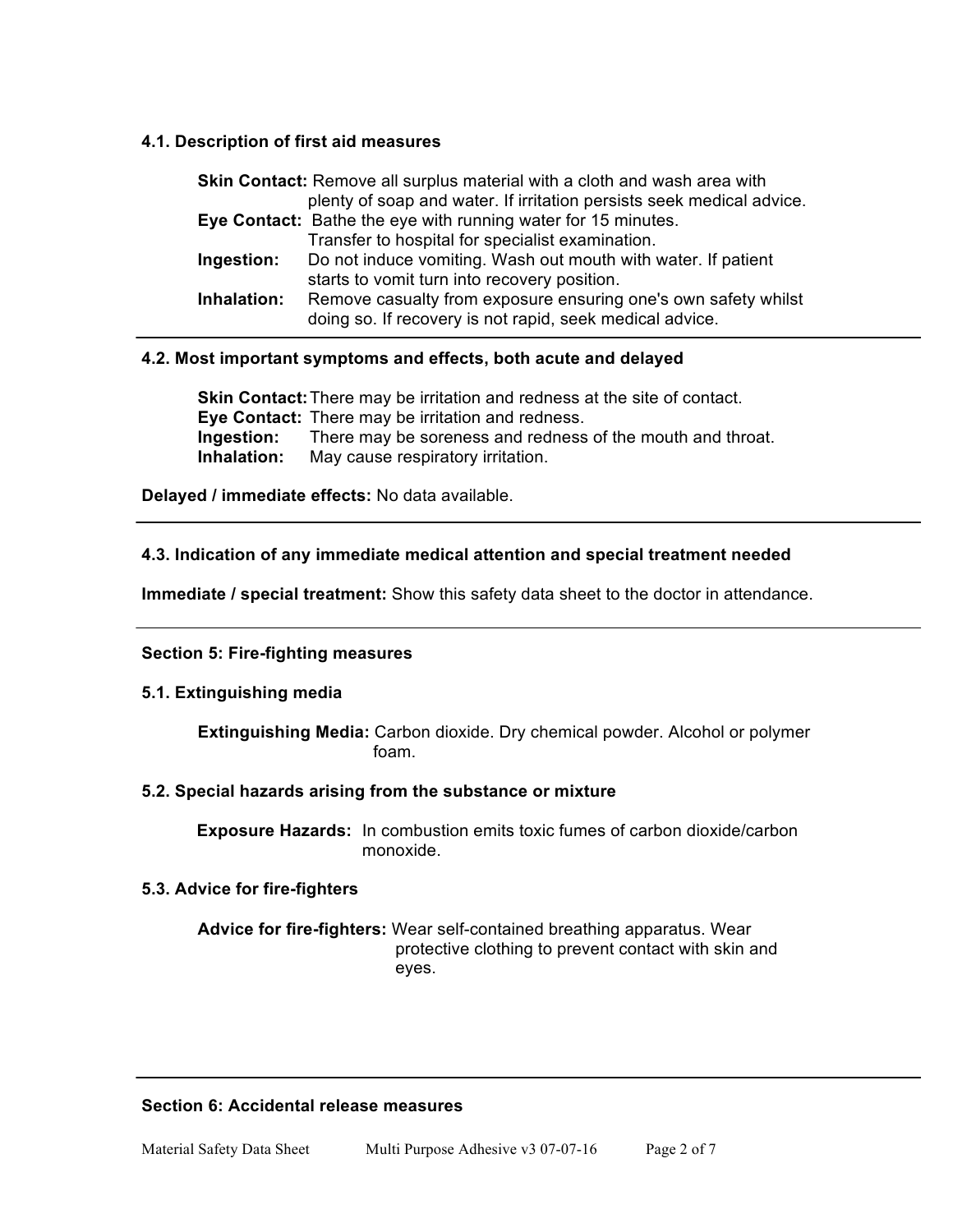# **6.1. Personal precautions, protective equipment and emergency procedures**

**Personal Precautions:** Refer to section 8 of SDS for personal protection details.

#### **6.2. Environmental precautions**

**Environmental Precautions:** Contain the spillage using bunding. Do not discharge into drains or rivers.

#### **6.3. Methods and material for containment and cleaning up**

| <b>Clean up Procedures:</b> | Absorb into dry earth or sand. Transfer to a         |
|-----------------------------|------------------------------------------------------|
|                             | closable, labelled salvage container for disposal by |
|                             | an appropriate method.                               |

# **6.4. Reference to other sections**

**Reference to other sections:** Refer to section 8 of SDS.

### **Section 7: Handling and storage**

 $\overline{a}$ 

- **7.1. Precautions for safe handling Handling Requirements:** Ensure there is sufficient ventilation of the area.
- **7.2. Conditions for safe storage, including any incompatibilities Storage Conditions:** Store in cool, well ventilated area. **Suitable Packaging:** Must only be kept in original packaging.
- **7.3. Specific end use(s) Specific end use(s):** No special requirement.

#### **Section 8: Exposure controls/personal protection**

#### **8.1. Control parameters**

**Workplace exposure limits: Respirable dust** Silica  $0.3 \text{ mg/m}^3$  8 Hour TWA

### **8.2. Exposure controls**

| <b>Engineering Measures:</b><br><b>Respiratory Protection:</b>               | Ensure there is sufficient ventilation of the area.<br>Self-contained breathing apparatus must be<br>available in case of emergency. |
|------------------------------------------------------------------------------|--------------------------------------------------------------------------------------------------------------------------------------|
| <b>Hand Protection:</b><br><b>Eye Protection:</b><br><b>Skin Protection:</b> | Impermeable gloves with cotton liners.<br>Safety goggles.<br>Protective clothing with elasticated cuffs and closed<br>neck.          |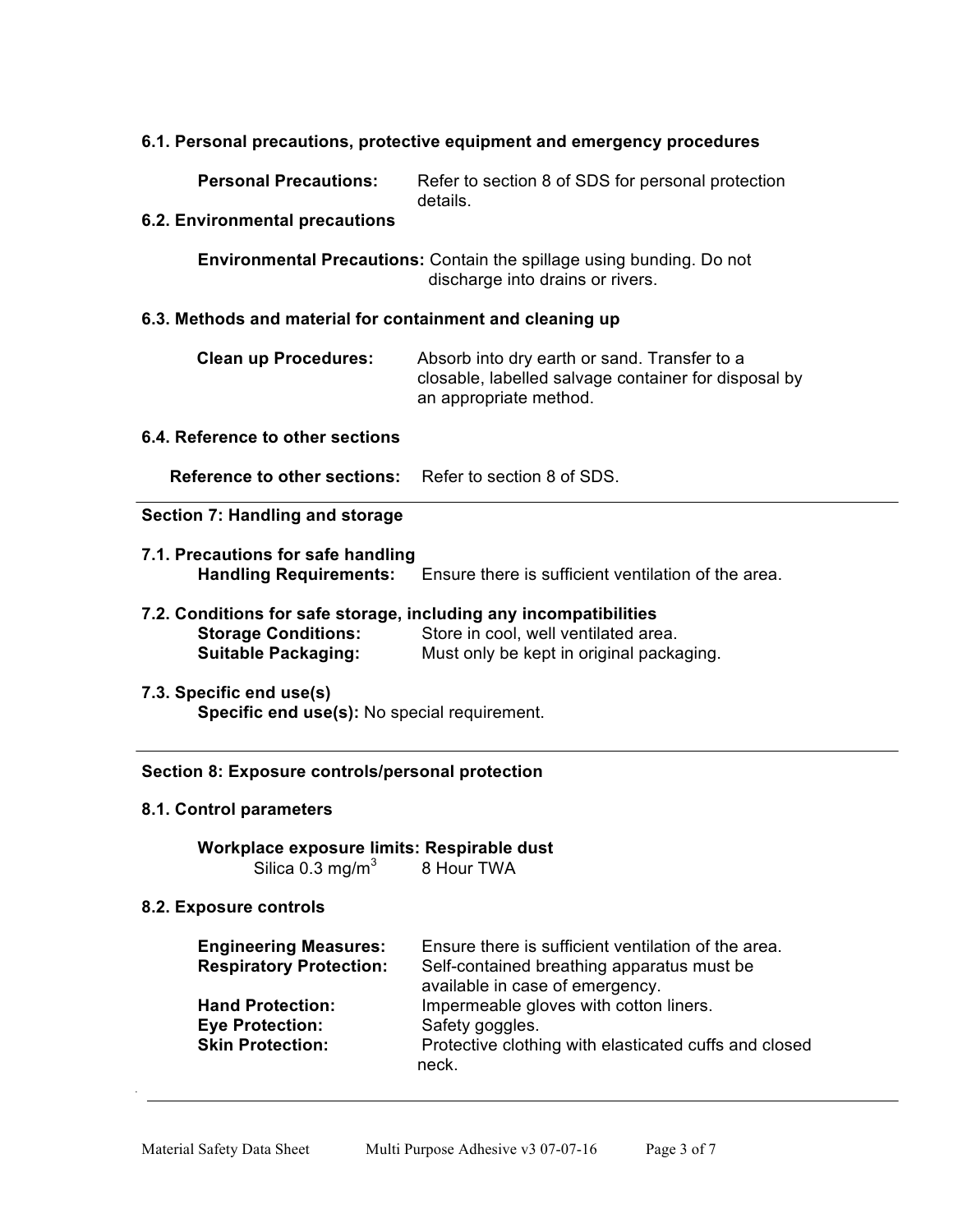# **Section 9: Physical and chemical properties**

**9.1. Information on basic physical and chemical properties**

| State:                        | Paste                 |
|-------------------------------|-----------------------|
| Colour:                       | Green                 |
| Odour:                        | Perceptible odour     |
| <b>Solubility in Water:</b>   | Insoluble             |
| Also Soluble in:              | Most organic solvents |
| <b>Viscosity:</b>             | High viscous          |
| <b>Boiling Point/Range C:</b> | >110                  |
| <b>Melting Point/Range C:</b> | $-10$                 |
| <b>Flash Point C:</b>         | 100                   |
| <b>Relative Density:</b>      | 14                    |
| pH:                           | N/A                   |

## **9.2. Other information**

**Other information:** Not applicable.

## **Section 10: Stability and reactivity**

**10.1. Reactivity**

.

**Reactivity:** Stable under recommended transport or storage conditions

- **10.2. Chemical stability Chemical stability:** Stable under normal conditions. Stable at room temperature.
- **10.3. Possibility of hazardous reactions Hazardous reactions:** Hazardous reactions will not occur under normal transport or storage conditions.
- **10.4. Conditions to avoid Conditions to avoid:** Heat. Hot surfaces. Sources of ignition. Flames.
- **10.5. Incompatible materials Materials to avoid:** Strong oxidising agents. Strong acids.
- **10.6. Hazardous decomposition products Haz. decomp. products:** In combustion emits toxic fumes.

### **Section 11: Toxicological information**

| 11.1 Symptoms / routes of exposure |                                                      |
|------------------------------------|------------------------------------------------------|
| <b>Routes of Exposure:</b>         | Refer to section 4 of SDS for routes of exposure and |
|                                    | corresponding symptoms.                              |

# **Section 12: Ecological information**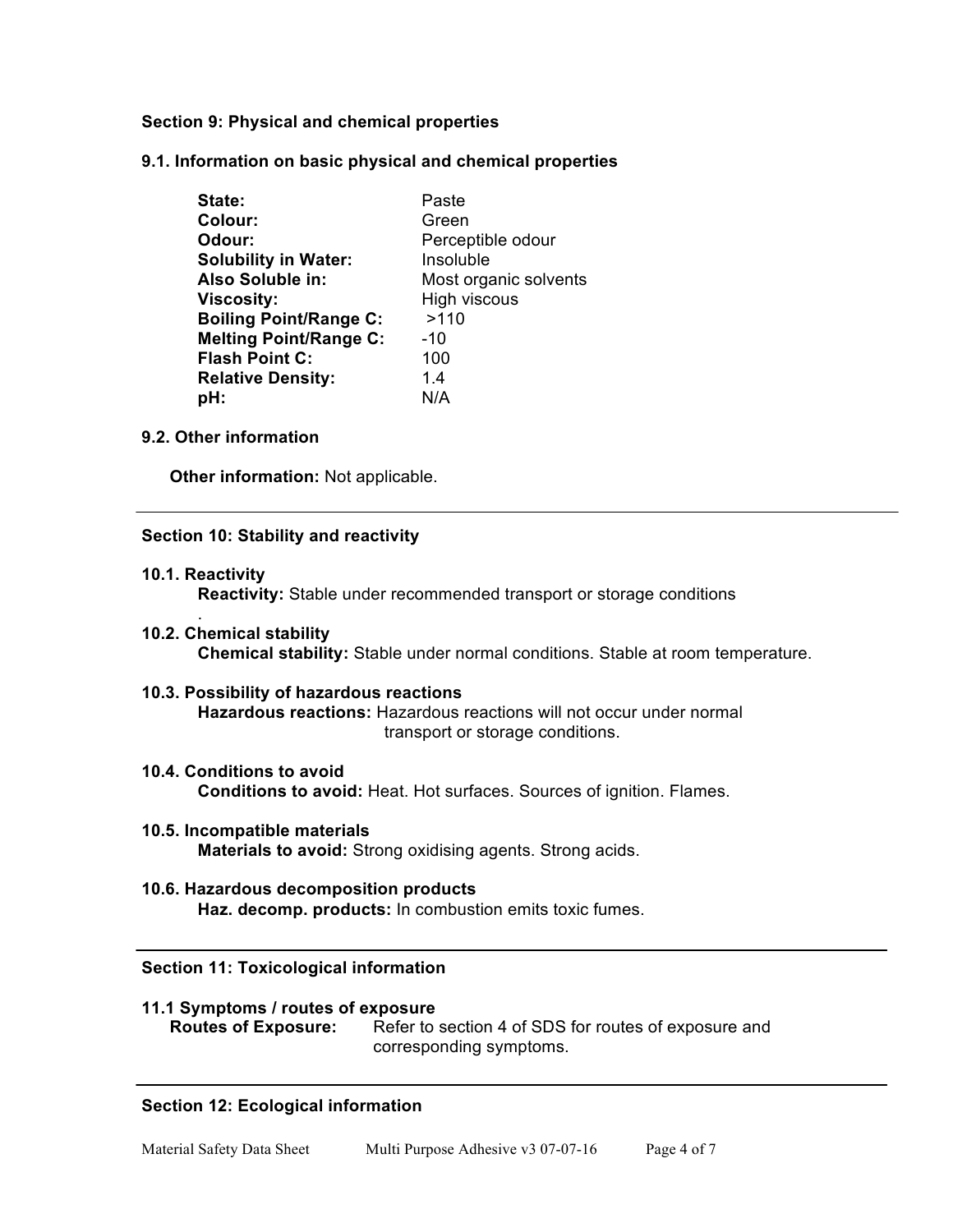### **12.1. Toxicity**

**Ecotoxicity values:** Not applicable.

**12.2. Persistence and degradability Persistence and degradability:** Biodegradable in part only.

#### **12.3. Bioaccumulative potential Bioaccumulative potential:** No data available.

### **12.4. Mobility in soil**

**Mobility:** Absorbed only slowly into soil. Heavier than water. Vapour is heavier than air.

- **12.5. Results of PBT and vPvB assessment PBT identification:** This substance is not identified as a PBT substance.
- **12.6. Other adverse effects Other adverse effects:** Not applicable.

### **Section 13: Disposal considerations**

#### **13.1. Waste treatment methods**

**Disposal operations:** This material is not such as to be classified as "special waste"as the term is defined by the control of pollution (special waste) Regulations 1980 and may be disposed of by landfill tipping.

**NB:** The user's attention is drawn to the possible existence of regional or national regulations regarding disposal.

### **Section 14: Transport information**

- **14.1. UN number UN number:** Not classified
- **14.2. UN proper shipping name Shipping name:** Not classified
- **14.3. Transport hazard class(es) Transport class:** Not classified
- **14.4. Packing group Packing group:** Not classified
- **14.5. Environmental hazards Environmentally hazardous:** No **Marine pollutant:** No
- **14.6. Special precautions for user: Special precautions for user:** Not classified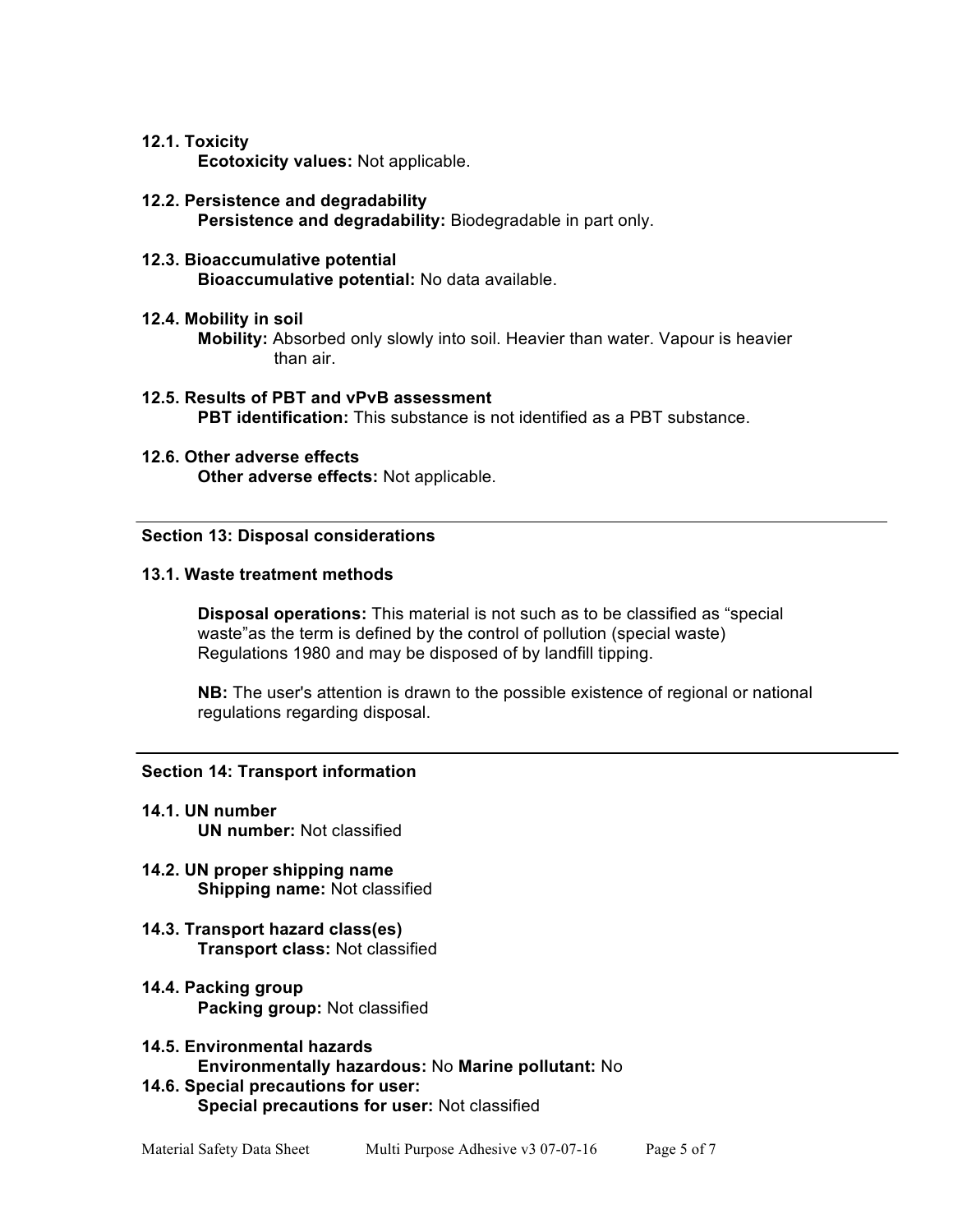#### **Section 15: Regulatory information**

### **15.1. Safety, health and environmental regulations/legislation specific for the substance or mixture**

**Hazard symbols:** No significant hazard

**Specific regulations:** This product is classified as a mixture. CLP classification for information only.

#### **15.2. Chemical Safety Assessment**

**Chemical safety assessment:** A chemical safety assessment has not been carried out for the substance or the mixture by the supplier.

**Note:** The regulatory information given above only indicates the principal regulations specifically applicable to the product described in the safety data sheet. The user's attention is drawn to the possible existence of additional provisions which complete these regulations. Refer to all applicable national, international and local regulations or provisions.

## **Section 16: Other information**

#### **Other information**

.

**Other information:** This safety data sheet is prepared in accordance with Commission Regulation (EU) No 453/2010.

> This product contains crystalline silica (quartz sand). *STOT RE 2, H373 for inhalation* crystalline silica is classified as a Group 1 human carcinogen. Evidence is based on the chronic and long-term exposure workers have had to respirable sized crystalline silica dust particles. This product does not pose a dust hazard because it is in liquid or paste form; therefore, this classification is not relevant. (Note: sanding of the hardened product may create a silica dust hazard).

#### **Phrases used in s.2 and 3:**

R20: Harmful by inhalation. R48: Danger of serious damage to health by prolonged exposure. H373 May cause damage to organs through prolonged or repeated exposure if inhaled.

#### **Legal Disclaimer:**